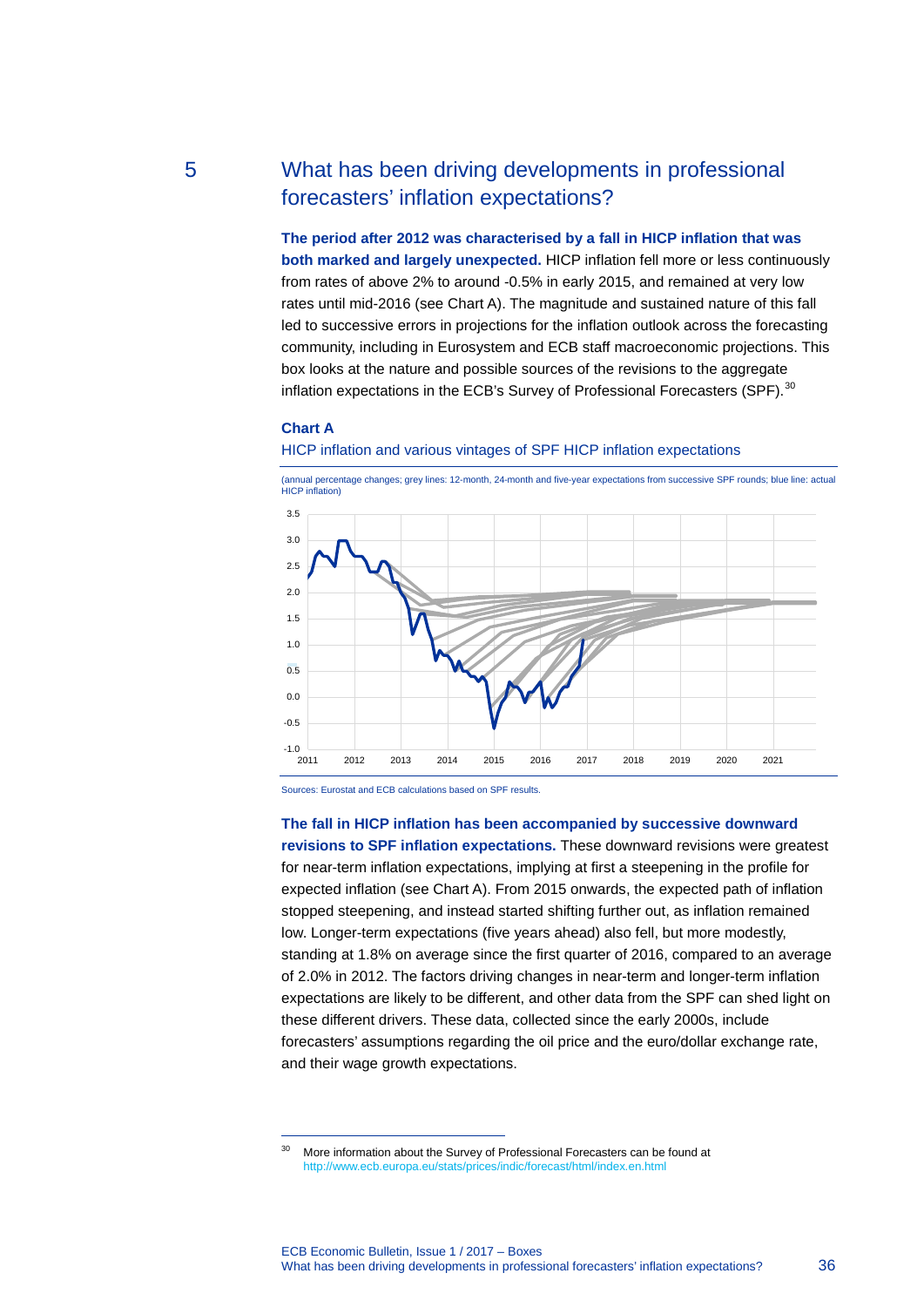**The main source of revisions to the near-term inflation outlook is likely to have been the decline in oil prices.** For much of the period of recurring inflation overpredictions, aggregate SPF oil price expectations, in euro terms, consistently turned out to be too high (see Chart B). Information from a special questionnaire suggests that professional forecasters' oil price expectations are, to a reasonable extent, informed by futures prices. $31$  This is also the technical assumption in the Eurosystem/ECB macroeconomic projections, and accounted for a large part of the Eurosystem/ECB HICP projection error in recent years.

#### **Chart B**

-





(EUR per barrel; grey lines: forecasters' assumptions from successive SPF vintages for the following four quarters and, where available, the calendar-year averages for one and two years after the survey; blue line: actual oil price)

Sources: Bloomberg, BIS and ECB calculations based on SPF results.

Note: The latter part of each SPF forecast is plotted assuming that the value reported for the final year, as a whole, applies to each quarter of that year.

**Shocks to oil price expectations have typically had a significant bearing on near-term inflation expectations, but little influence further out.** Oil prices can affect inflation both directly, through the energy components of HICP, and indirectly, through the effect on production costs more generally. However, unless oil price developments trigger second-round effects, their direct and indirect effects should fade within a horizon of five years. $32$  The panels in Chart C show that the strength of the relationship between changes in SPF expectations for oil prices and for inflation decreases as the forecast horizon increases. On average, a 10% increase in the one-year-ahead euro oil price expectation has been associated with a 0.1 percentage point increase in the one-year-ahead HICP inflation expectation, but there is no meaningful relationship between oil price expectations and five-yearahead inflation expectations.

<span id="page-1-0"></span><sup>&</sup>lt;sup>31</sup> See "Results of the second special questionnaire for participants in the ECB Survey of Professional [Forecasters"](http://www.ecb.europa.eu/stats/prices/indic/forecast/shared/files/resultssecondspecialquestionnaireecbsurveyspf201401en.pdf?26e2248f4bbbe621732d9f605135e85c), ECB, January 2014.

<span id="page-1-1"></span>An example of a second-round effect would be if the higher inflation brought about by higher oil prices led to higher wage demands and these, in turn, lead to higher prices. For more information on how energy prices affect inflation, see "Energy markets and the euro area macro economy", *Structural Issues Report*, ECB, 2010.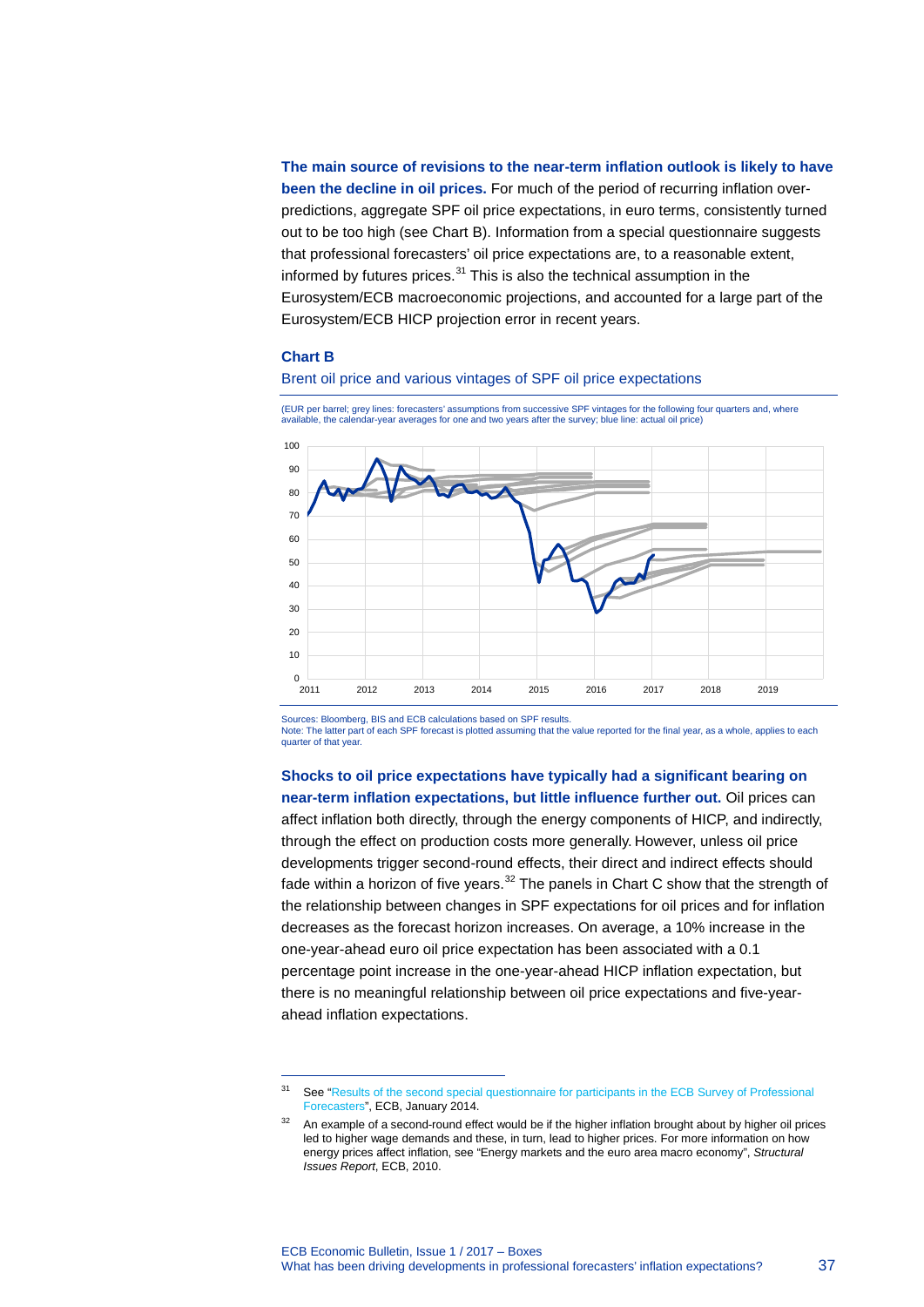## **Chart C**



Changes in SPF expectations for the euro oil price and for HICP inflation

(percentage points; x-axis: quarter-on-quarter change in the one-year-ahead expected oil price; y-axis: quarter-on-quarter change in expected inflation at three different horizons)

Sources: ECB calculations based on SPF results. Note: Based on a sample period from 2002 to 2016.

> **In the last few years, there has also been little relation between longer-term inflation expectations and actual inflation trends.** Longer-term inflation expectations fell from around 2.0% to around 1.8% in the course of 2013 and 2014. Since the start of 2015, however, longer-term inflation expectations have been stable, despite a significant decline in five-year average HICP inflation (see Chart D).

## **Chart D**

### Five-year-ahead SPF expectations for inflation and wage growth



Sources: Eurostat and ECB calculations, based on SPF results.

# **Similarly, the decline in longer-term expectations for growth in compensation per employee was much less than the fall in the corresponding five-year**

**average.** Furthermore, growth in compensation per employee turned out weaker than expected in either the SPF or the Eurosystem/ECB macroeconomic projections. It is likely that the SPF and Eurosystem/ECB forecast errors were both driven by a similar set of factors, such as: underestimation of labour market slack; higher wage